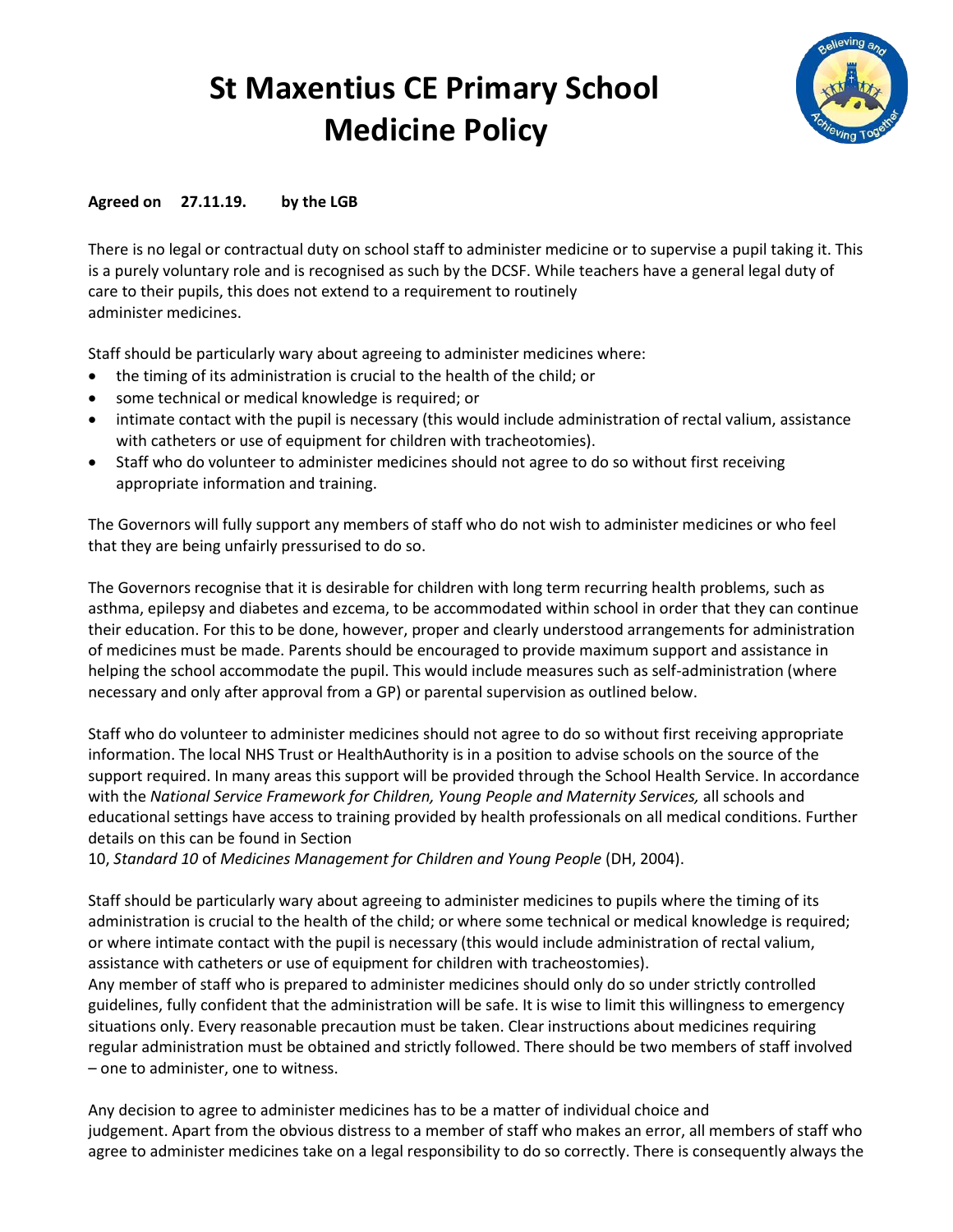risk that the staff member might be named in a legal claim for negligence. Generally, however, any member of staff acting in accordance with agreed procedures would be regarded as acting in the interests of the employer and, since the employer would also be the subject of the action, the member of staff would therefore be effectively indemnified against personal liability by the rules of 'vicarious liability'.

In cases of accident and emergency, teachers must, of course, always be prepared to help as they and other school staff in charge of pupils have their general legal duty of care to act as any reasonably prudent parent would. In such emergencies, however, teachers should do no more than is obviously necessary and appropriate to relieve extreme distress or prevent further and otherwise irreparable harm. Qualified medical treatment should be secured in emergencies at the earliest opportunity.

Parents are responsible for their child's medication and children who are genuinely unwell should not attend school. Headteachers are, however, responsible for deciding whether the school can assist a pupil who needs medication during the school day.

Travel sickness tablets should be handed to a teacher at the beginning of the trip, with a school medicine form from a parent or carer. Children should be allowed to self administer travel sickness tablets as necessary.

Sun screen should be self applied by children. This activity can be supervised by an adult.

Many pupils with long-term medical conditions will not require medication during school hours. Those that do may be able to administer it themselves. If this is not the case then wherever possible, parents should be asked to make arrangements to come into school or for pupils to return home at lunchtime for medication.

Where this is not feasible, the following procedure is recommended:

a) The smallest possible dose should be brought to the school, preferably by the parent,

labelled with the name of the pupil in addition to clear written instructions for

administration - including any possible side effects. Note – Department of Health guidelines state that it is not safe practice for staff managing medicines to follow relabelled/re-written instructions or to receive and use repackaged medicines other than as originally dispensed.

b) Medicines should be stored safely until needed in line with the DfES advice set out below and any local authority guidelines.

c) The medicine should be self-administered if possible, under the supervision of an adult. This may be the headteacher or someone acting with the headteachers' authority. A written record of the date and time of the administration is kept (early years settings must do so by law). Staff managing medicines ensure that the administration of the medicine is carried out and recorded in line with school/local authority policies. d) If in doubt about any procedure staff should not administer the medicines but check with the parents or a health professional before taking further action.

DCSF/DH guidance gives the following advice in relation to storage of medication.

The employer must ensure that health risks arising from medicines are properly controlled, in line with the Control of Substances Hazardous to Health Regulations 2002 (COSHH).

The head teacher is responsible for ensuring the safe storage of medicines.

Only prescribed medicines should be brought into school. Non prescription remedies such as Calpol, Paracetamol, cough or throat lozenges or any herbal remdies, should not be in school.

Where two or more medicines are required by a particular child, each should be kept in a separate container.